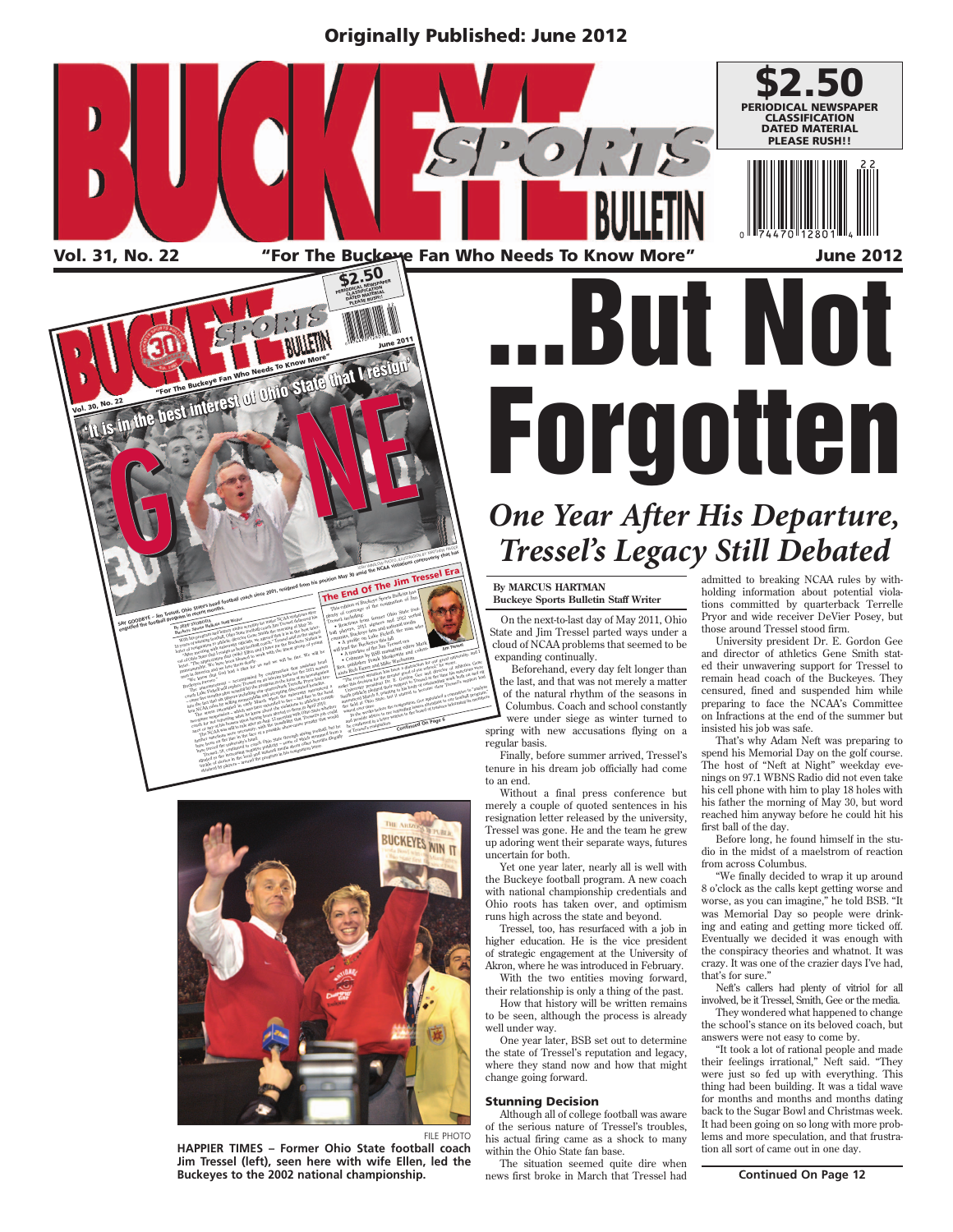#### Originally Published: June 2012



Vol. 31, No. 22 June 2012 www.BuckeyeSports.com

Buckeye Sports Bulletin (USPS 705-690,<br>ISSN 0883-6833.) is published 24 times a<br>year (weekly September through November,<br>biweekly mid-March through May and<br>January through early March and monthly **June through August and December) by:**

 **Columbus Sports Publications 1350 W. Fifth Ave., Suite 30 P.O. Box 12453 Columbus, Ohio 43212 (614) 486-2202**

Periodical class postage paid at<br>Columbus, Ohio, and additional mailing<br>offices. POSTMASTER: Send address chang-<br>es to: Buckeye Sports Bulletin, P.O. Box<br>12453, Columbus, Ohio 43212. Subscription **rates: \$74.95/year.**

| <b>PUBLISHER</b><br><b>Frank Moskowitz</b>                                                                                                                                                                        |                                                                                                                                                                             |  |  |
|-------------------------------------------------------------------------------------------------------------------------------------------------------------------------------------------------------------------|-----------------------------------------------------------------------------------------------------------------------------------------------------------------------------|--|--|
| <b>ASSISTANT PUBLISHER EMERITUS</b><br>Karen Wachsman 1944-1999                                                                                                                                                   |                                                                                                                                                                             |  |  |
| <b>MANAGING EDITOR</b><br><b>Mark Rea</b>                                                                                                                                                                         |                                                                                                                                                                             |  |  |
| <b>ASSISTANT PUBLISHER</b><br><b>Becky Roberts</b>                                                                                                                                                                |                                                                                                                                                                             |  |  |
| <b>PHOTOGRAPHY</b><br>Sonny Brockway<br><b>Kevin Dye</b>                                                                                                                                                          | <b>Terry Gilliam</b><br>Josh Winslow                                                                                                                                        |  |  |
| <b>CONTRIBUTORS</b><br><b>Bill Armstrong</b><br><b>David Breithaupt</b><br><b>Rich Exner</b><br><b>Matthew Hager</b><br><b>Marcus Hartman</b><br><b>Rich Leonardo</b><br><b>Craig Merz</b><br><b>Eric Loughry</b> | <b>Bob Roehm</b><br><b>Julie Roy</b><br><b>Mark Schmetzer</b><br><b>Steve Siegfried</b><br><b>Stacey Stathulis</b><br>Jeff Svoboda<br><b>Mike Wachsman</b><br>Ari Wasserman |  |  |
| <b>ADVERTISING REPRESENTATIVES</b><br><b>Toni Daniels</b><br>Jan Jager<br>Jack Woodworth<br><b>Ron Friedman</b>                                                                                                   |                                                                                                                                                                             |  |  |
| 2011-12 PUBLICATION SCHEDULE (VOL. 31)<br><b>No. 1</b><br>Sept. 10                                                                                                                                                | No. 13 December                                                                                                                                                             |  |  |

| IVO. I       | sept. IV       | 140. IJ       | DECENNER       |
|--------------|----------------|---------------|----------------|
| <b>No. 2</b> | Sept. 17       | No. 14        | <b>Jan. 14</b> |
| No. 3        | Sept. 24       | No. 15        | <b>Jan. 28</b> |
| No. 4        | Oct. 1         | No. 16        | <b>Feb. 11</b> |
| No. 5        | Oct. 8         | No. 17        | March 3        |
| No. 6        | Oct. 15        | No. 18        | March 17       |
| <b>No. 7</b> | Oct. 29        | No. 19        | March 31       |
| No. 8        | Nov. 5         | No. 20        | April 14       |
| No. 9        | <b>Nov. 12</b> | No. 21        | May            |
| No. 10       | Nov. 19        | <b>No. 22</b> | June           |
| No. 11       | <b>Nov. 26</b> | No. 23        | July           |
| No. 12       | <b>Nov. 30</b> | No. 24        | August         |
|              |                |               |                |

 **The next issue (July cover date) will be mailed on July 3.**

 **Buckeye Sports Bulletin is a privately owned newspaper and is not affiliated directly or indirectly with The Ohio State University.**

**BSB email address is: bsb@buckeyesports.com**



#### OPINION *Tressel's Troubles Still Pale Compared To Others*

One year after Jim Tressel's forced retirement because of NCAA violations committed on his watch, battle lines have been drawn between Buckeye Nation factions that want to debate Tressel's legacy as head football coach at Ohio State.

On one side are those who appreciate the coach's accomplishments in returning the Buckeyes to their rightful place among college football's elite programs. On the other, those who tired of a sometimes-archaic approach to 21st century offense along with the sanctimonious lot who believe Tressel brought undue embarrassment to their favorite team and got exactly what he deserved.

I understand why Tressel was forced out, but I continue to maintain that reason was a flimsy one. The coach "lied" to the NCAA by virtue of signing a compliance document signifying he knew of no violations having been committed by his program. As we all became painfully aware, Tressel was aware of violations and did not disclose them.

Whether you wish to believe the coach was trying to shield his players from a pending FBI drug investigation or think he was selfishly covering his own posterior really doesn't matter. The crux of the crime committed by Tressel was that compliance document he signed – the same document signed by nearly every other coach at nearly every other school where NCAA infractions are committed every other day.

Tressel certainly thought he could weather the impending storm. After accepting a five-game suspension and \$250,000 fine, the coach was ready to do battle with the NCAA. He hired an attorney who was a former chair of the NCAA Committee on Infractions and appeared to have the backing of university president Dr. E. Gordon Gee and director of athletics Gene Smith.

Remember that fateful March 8 news conference during which Smith told reporters, "I want to make sure you understand that wherever we end up, at the end of the day Jim Tressel is our football coach. … We support him 100 percent. He's our coach and we trust him implicitly.'

Eighty-two days later, Tressel was summoned back from a Florida vacation to face forced retirement. What transpired between March 8 and May 30 remains up for conjecture, although a case of cold feet on the part of Gee and Smith – as well as a spineless board of trustees – would be a pretty good guess.

The stream of bad publicity the university hoped would end with Tressel's departure continued well into last summer although it was a continual mishmash of innuendo and untruths mostly from the mouths of disgruntled ex-players and those with axes to grind.

Sure, there was the matter later discovered of players who took small sums of money from a misguided Cleveland-area booster. But when the final chapter was finally written on the so-called renegade program run by the supposedly blackhearted Tressel, there was much more sizzle than steak – just a handful of players who traded memorabilia or autographs for tattoos and/or cash. They simply compounded their problem by happenstance – trading their swag to a guy who was the target of an FBI drug trafficking investigation.

And for that, the NCAA unloaded with both barrels. Many national pundits – as well as some who cover the team on a more local basis – continue to argue that the Buckeyes got off easy. Really? NCAA sanctions didn't cost only scholarships and a postseason ban in 2012. They completely sabotaged the 2011 season from the beginning, stripping the team of its head coach and three-year starting

quarterback not to mention a handful of other veteran starters for half of the year or more.

The penalties were not only punitive; they were downright draconian when compared to other programs around the nation who have been found to be playing outside the boundaries of NCAA bylaws.



Perhaps the most high-profile case broke last August when former Miami (Fla.) booster Nevin Shapiro revealed that he had given more than 70 Hurricane football players and recruits money, cars, yacht rides, nightclub and strip-club access and even prostitutes between 2002 and 2010.

The Hurricanes were hit with several preliminary penalties, including a handful of player suspensions last season, and the school self-imposed its own postseason ban – slightly disingenuous since the team was 6-5 and barely bowl-eligible at the time.

Miami continues to await its day in NCAA court, but the prevailing opinion is that the school has done enough to mitigate the allegations made by Shapiro, who is currently serving a 20-year prison term for running a Ponzi scheme.

Then there was South Carolina, a program the NCAA slapped with a failure to monitor charge after finding Steve Spurrier's program was responsible for improper recruiting practices as well as providing extra benefits to its current and prospective players.

The Gamecocks received minimal scholarship reductions spaced out over a two-year period, three years of probation, reduced recruiting visits … and that's it. Despite being found guilty of failing to properly monitor rules within its football program – including turning a blind eye to nearly \$50,000 given to athletes so they could live in a local hotel rather than on campus – South Carolina received no bowl ban.

Auburn skated away with no penalties whatsoever in 2011 despite a 13-month NCAA investigation into the recruitment of the quarterback Cam Newton. Despite acknowledgment that Newton's father shopped his son to Mississippi State for nearly \$200,000, the NCAA said it could find no proof that the school paid for the quarterback's services. Newton went on to win the Heisman Trophy and the Tigers were crowned national champions.

In each of those cases, no coach lost his job nor were any suspensions or fines even discussed.

But if you had not before been convinced of the utter hypocrisy that is the National Collegiate Athletic Association, I give you the ugly mess still percolating at Penn State involving former assistant football coach Jerry Sandusky.

NCAA president Mark Emmert informed reporters earlier this year that Penn State officials had been "very, very forthcoming" as the NCAA looked into the child sexual abuse scandal that has rocked the school since November.

Still, Emmert continues to hedge where Nittany Lion football is concerned, saying the NCAA still hasn't decided whether the allegations leveled at Sandusky – as well as the subsequent cover-up that allegedly included former university president Graham Spanier, former athletic director Tim Curley and then head coach Joe Paterno – fall under the umbrella governing NCAA bylaws on ethical conduct or institutional control.

And you want to tell me that Jim Tressel is a bad guy who deserved what amounts to the NCAA death sentence for coaches with a five-year show-cause penalty?

#### Love-Hate Relationship

You can find fault with Tressel if you want to dig hard enough. For every critic of his offensive philosophy, you could point to the 2006 season when the Buckeyes finished eighth in the nation in scoring and Troy Smith won the Heisman Trophy.

For everyone who said the coach failed on the biggest stage against the toughest opponents, I present as rebuttal the 2003 Fiesta Bowl, the 2010 Rose Bowl and a 5-3 record in career Bowl Championship Series games.

Then there are the critics who said Tressel displayed too much cronyism when it came to employing assistant coaches. Of course, one person's cronyism is another person's loyalty. Urban Meyer has stocked his first Ohio State staff with a bunch of guys with whom he has had prior relationships, but I'm not hearing many of the same complaints that were leveled at Tressel.

Tressel's chief indiscretion – the thing that probably wound up costing him his job – was the fact that he had taken micromanagement to the nth degree. He was becoming synonymous with Ohio State football and believed he had earned enough conference championship rings and victories over Michigan to do things his own way.

There were countless acts of kindness and generosity that emanated from Tressel, but he could also present a pricklier side, and he probably presented that side of his personality a little too often in the presence of university power-brokers. That could explain last summer's quick erosion of support from Gee and Smith.

Of course, Ohio State fans have always had a love-hate relationship with their head coaches. After winning the national championship in only his second season with the Buckeyes, Tressel could have been elected governor of Ohio in a landslide.

But for whatever reason, Tressel lost a great deal of his support following the 2006 title game loss to Meyer-coached Florida. My sense always was that Ohio State fans who had invested a tremendous amount of emotional capital in that game – not to mention real capital – began to take Tressel's coaching for granted and that 41-14 beatdown was a cold dose of reality. Support for the coach slowly began to ebb after that night in Arizona, and it didn't help the following year when the Buckeyes lost again in the national championship game.

Despite Tressel piling up Big Ten championship after Big Ten championship, not to mention a historic success rate against Michigan, fans who hadn't celebrated a national title in 34 years were already restless for another one. And when it appeared Tressel couldn't deliver, there were many more than eager to see him go.

In his place is Meyer, the über-successful coach who has two national championship rings. Make no mistake, though. If he doesn't add to that total – and rather quickly – Ohio State fans will tire of him as well.

Meyer would be well-advised to understand that short of winning every game in convincing fashion, his honeymoon will soon be over. Paul Brown was the last Ohio State head coach of note to leave Columbus without either being fired or forced out – and that was in 1943.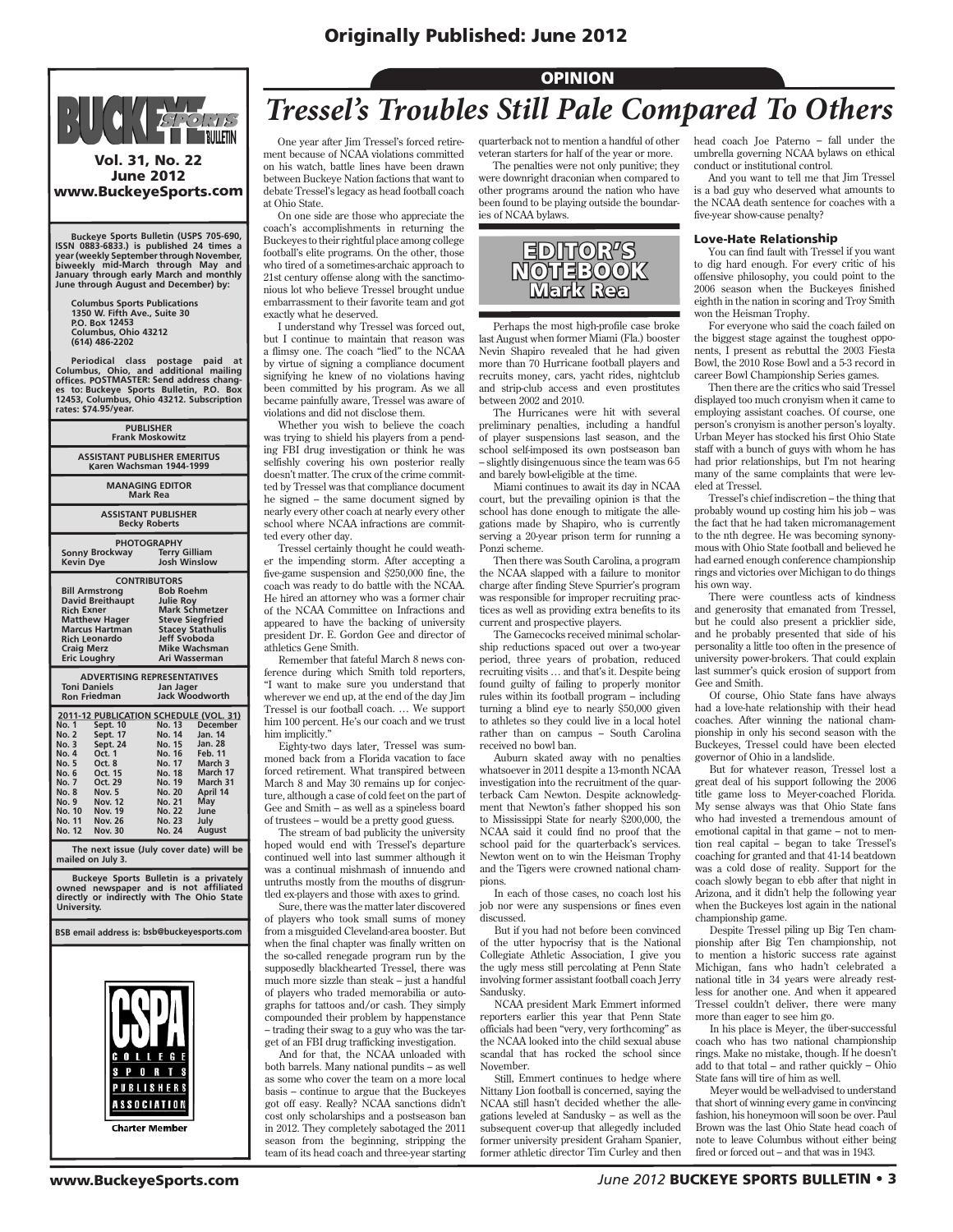**OHIO STATE FOOTBALL RECRUITING** 

## **Quarterback Ready To Make Own Name At OSU**

#### **By ARI WASSERMAN Buckeye Sports Bulletin Staff Writer**

J.T. Barrett's game isn't all that comparable to that of Robert Griffin III, the Heisman Trophy-winning quarterback from Baylor who was just selected second overall in April's NFL draft.

That's not enough for Barrett to escape the inevitable comparisons to perhaps the most exciting player in college football a year ago, however, specifically because Barrett's high school – Wichita Falls (Texas) Rider – is only four hours north of Baylor's campus.

"It'd be like comparing Vince Young to Colt McCoy," Rider head coach Jim Garfield told BSB. "I don't think it'd be a fair deal. What I do see, comparison-wise, is that they're both great leaders."

Being mentioned in the same sentence as Griffin – affectionately referred to as RG3 – makes for quite the compliment to Barrett. Remember, the Washington Redskins thought highly enough of Griffin to trade up in the draft to select him, sending an unprecedented three first-round picks and a second-round selection to the St. Louis Rams in order to do so.

But sometimes comparisons are more convenient than accurate.

Barrett, of course, is immensely athletic, which is why he was successful enough as a dual-threat quarterback to be offered a scholarship to play at Ohio State. However, Barrett hasn't made a conscious effort to emulate the way Griffin plays the game.

"A lot of people talked about me being the next RG3, but I don't really want to follow in somebody's footsteps," Barrett told BSB. "I just want to create my own path."

Had Barrett wanted to be the next Griffin, he had the opportunity. Coming off an impressive 10-3 season capped by an Alamo Bowl win over Washington, Baylor offered Barrett a scholarship hoping he'd be the next to lead the program in its efforts to continue trending upward.

The Bears weren't alone in offering Barrett a scholarship. Rated by Scout.com as the No. 8 quarterback in the 2013 class, Barrett pulled down a multitude of offers, including ones from Arizona, LSU, Nebraska, Texas Tech and others before ultimately selecting the Buckeyes.

Barrett points to the family atmosphere at Ohio State as the main reason he quickly chose to become a Buckeye. Forging his own path will just be an added benefit to attending college across the country.

"It wasn't that hard being compared to RG3," Barrett said. "I felt like wherever I went – Ohio State, Arizona, Connecticut – I wanted to just go to the best place for me and where I'd fit best not just for football but academically. I want to be successful in every phase of life.

Don't take Barrett's decision to attend Ohio State as a deliberate attempt to escape comparisons, especially because he'll immediately be associated with another dual-threat quarterback the second he steps foot on campus in Columbus.

That's because Ohio State's coaching staff likely views the 6-2, 205-pound prep star as the replacement for current starter Braxton Miller. Miller, now only a sophomore, still is in the early portions of his career at Ohio State and looks to be in position to hold his spot as the team's starting signal caller for at least the next two years.

"He's always been able to separate himself from comparisons," Garfield said of Barrett. "We've always discussed the comparisons to other quarterbacks or if Ohio State signs

another quarterback how he was going to handle something like that. The young man is a competitor. He's focused on what he has to accomplish."

Perhaps Barrett has removed himself from indulging in those comparisons because he hopes to play like someone else – Denver Broncos quarterback Peyton Manning. Known for his innate ability to read defenses, Manning is a Super Bowl-winning quarterback regarded by most as one of the best signal callers in the NFL.

 Manning, however, has never been a running threat, instead using his precision passing to dissect opposing defenses. Barrett hopes to model his game after Manning, not Michael Vick, the NFL's ultimate dual-threat quarterback.

"That's the quarterback's job – to pass the ball and get it downfield," Barrett said. "I want to get the ball to the receivers and let them make plays. That's what playing quarterback is all about.'

Though it is possible that Ohio State's staff could decide to redshirt Barrett in his first season with the Buckeyes – thus creating three years of separation between him and Miller – head coach Urban Meyer has expressed his disdain for keeping players on the bench who could contribute.

Finding a way onto the field at quarterback, however, could be tricky, especially given the fact Miller is one of the brightest young stars in college football. Barrett doesn't think in those terms. To him, he'll be competing to start right away.

"He will use it as a mentoring process," Garfield said. "He will look at it from a teaching standpoint as him being a pupil and learning the ins and outs of Ohio State football. But he isn't going up there thinking he's going to be a backup. He's going to compete. That's the way he approaches things."

Barrett's athleticism is evident in his numbers. In his junior season a year ago, Barrett threw for 1,605 yards and 14 touchdowns and ran for 1,510 yards while leading the Raiders to the Texas 4A regional final.

Those who have watched Barrett perform have noticed his outward leadership. His ability to take charge in all situations is a tangible quality.

"You know that 'it' factor that people talk about? When people say a person has 'it,' J.T. does," Garfield said. "It's hard to explain because it's not just his presence in the offensive huddle, it's his presence on the whole team. You'll have kids that will try to say something positive or try to be a leader but not all ears will listen. With J.T. it's been totally different. When he speaks, everyone listens."

With that in mind, Barrett could be better prepared than the average recruit for the pressures associated with performing for a big-time collegiate program out of state.

Under the new coaching staff – particularly with the aid of offensive coordinator and quarterbacks coach Tom Herman – the Buckeyes are trying to re-establish themselves as contenders for the top talent in the state of Texas.

Given the vast infrastructure of high school football in the state, players are often exposed to the rigors of college football long before those opportunities present themselves. Because of that, Garfield feels as if Barrett will be more prepared to step in early at Ohio State and contribute.

"The things that we do here to develop our athletes for the next level are unbelievable," Garfield said. "The weight rooms, the camps they attend, all the combines that are provided

#### Get To Know: J.T. Barrett

High School - Wichita Falls (Texas) Rider Position – Quarterback

Height, Weight - 6-2, 205 pounds Rankings – Barrett is a four-star prospect ranked the No. 8 quarterback prospect in the

2013 class, according to Scout.com. Player Evaluation - "He is rated as a top-10 QB nationally, so the belief is there that he should definitely be able to compete and win at the highest level in college." – Scout.com national recruiting analyst Greg Powers



**J.T. Barrett**

**Strengths** – "He is smart with the football in his hands. No matter the situation he stays calm, cool and makes quick and sound decisions. He commands presence in the pocket and moves the football down the field. He also has the ability to dial up the deep ball, which helps keep defenses honest. He is a dangerous weapon because he can work the entire field horizontally and vertically." – Powers

Weaknesses - "Barrett does not have a cannon for an arm. He plays in what is often a more windy area and he is able to deliver an accurate and catchable ball, but he does not have the big powerful throw that many associate with an NFL projection." – Powers

for these young men – it's crazy. It's guys like Tom Herman, who is recruiting J.T., that bring in an idea of a game plan.

"Coach Herman talks about plays and (we're) on the cutting edge all the time at the high school level because of all the college guys that come in. Not just in game planning, but in strength and conditioning as well as

academic success, social success and things of that nature."

Barrett is accepting of whatever awaits when he does make the trek to Columbus.

"If I do have to sit a couple years behind (Miller), I'll work to get better and then be a starter eventually," Barrett said. "But I am just focused on getting better and competing."

#### $\mathbf{\mathcal{D}}$  for the ohio state FOOTBALL FAN **Reynolds Travel presents** 2012 Ohio State away football trips:

Michigan State Trip: Sept. 28-30 - Two-night motorcoach trip with two nights in Mt. Pleasant, Mich., at the Soaring Eagle Hotel and Casino, \$20 daily meal credit and \$30 daily slot play credit, game tickets and game transportation - \$467 per person, double occupancy

Indiana Trip: Oct. 12-14 - Two-night Motorcoach trip with two nights at the Belterra Hotel and Casino near Vevay, Ind., and buffet dinner, game ticket and game transportation - \$496 per person, double occupancy

Penn State Trip: Oct. 26-28 - Two-night Motorcoach trip with two nights at the Ramada Inn in Altoona, Pa., and buffet dinner on Friday night and two buffet breakfasts and game ticket and game transportation - \$467 per person, double occupancy

Wisconsin Trip: Nov. 16-18 - Two-night Motorcoach trip with two nights at the Ho-Chunk Hotel and Casino in Baraboo, Wisc., and buffet dinner on Friday night<br>and two buffet breakfasts and game ticket and game transportation - \$489 per person, double occupancy.

Reds Trip: Saturday, July 14 - Same-day Reds trip to Cincinnati to see the Reds vs. Cardinals (7:10 p.m. game) by motorcoach with buffet dinner and Club Level seats - \$149 per person.

#### Don't wait too long to book!

Trips fully escorted by Reynolds Travel, offering Ohio State trips since 1978. Call today or check the website at www.reynoldstravel.net



8934 Commerce Loop Dr. Columbus, OH 43240 Phone: 614-847-8008 Toll Free: 866-880-0577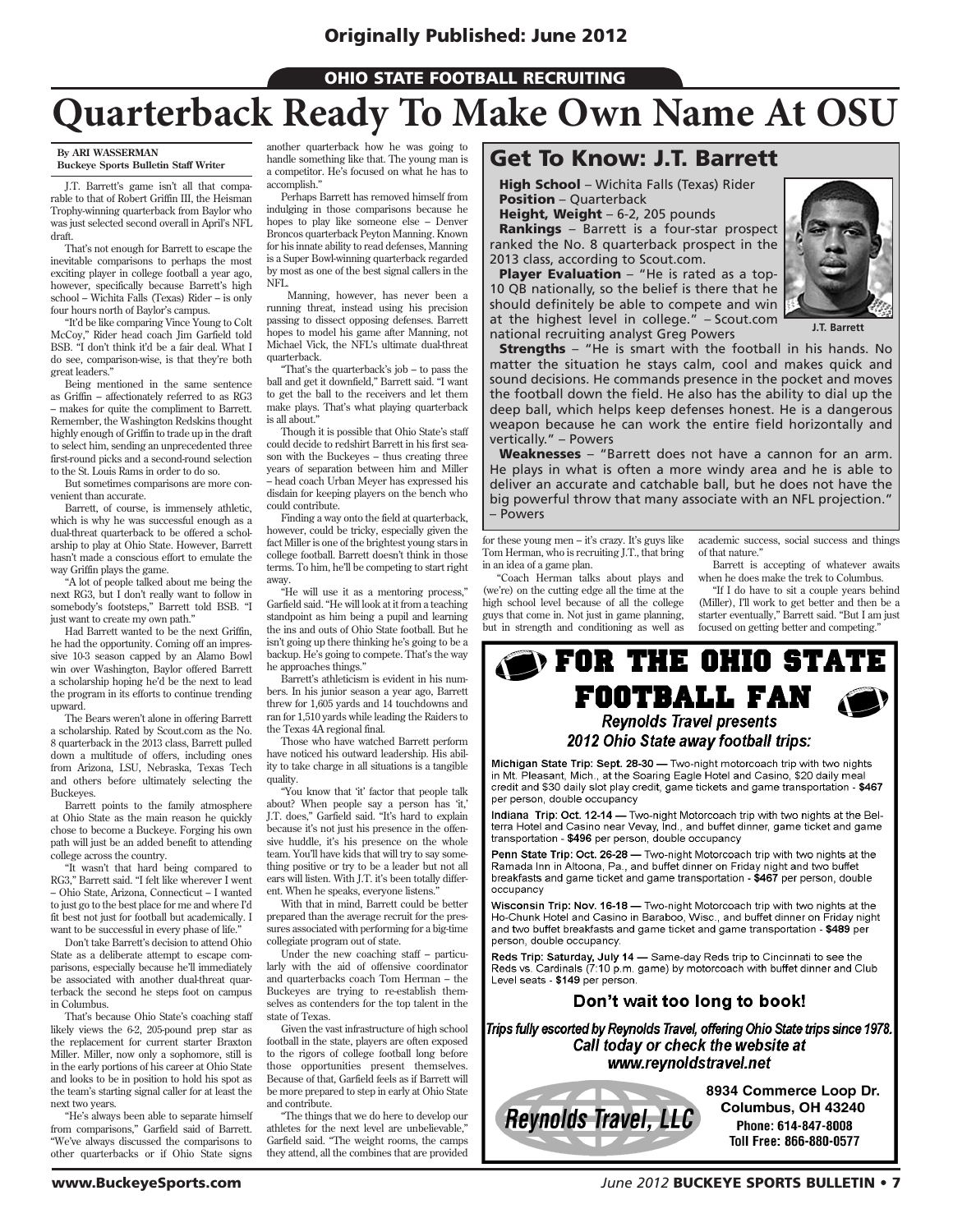#### **OHIO STATE FOOTBALL**

### **Several Fresh Faces Line Meyer's First Depth Chart**

#### **By MARCUS HARTMAN Buckeye Sports Bulletin Staff Writer**

True to his winter word, new head coach Urban Meyer set his first Ohio State football depth chart in May following a spirited 15 spring practices.

The result was a vastly remade offensive lineup in contrast to the defense, where the majority of the names were familiar from last season.

"We made a big emphasis with our players about spring practice not being about just fundamental development and skill development but also earning a spot on the team because our focus in August is not developing a depth chart, it's trying to go win a game," Meyer said May 16.

"I think the urgency was there this spring, especially after the players were really made well aware of their playing time will be determined in spring practice, not so much in fall."

Nine players are either new to the lineup or find themselves somewhere other than where they spent most of last season, with one spot still apparently up for grabs.

The most movement is on the offensive line where Jack Mewhort moved from right

guard to left tackle while Corey Linsley (center), Marcus Hall (right guard) and Reid Fragel (right tackle) moved into the starting lineup with Andrew Norwell returning at left guard, where he started the last eight games of 2011.

Meyer came away from spring feeling much better about the entire starting offensive line than he did entering spring practice. That was thanks in large part to the development

of Linsley, a part-time player at guard last year, and Taylor Decker, a freshman tackle who enrolled in March after graduating early from Vandalia (Ohio) Butler. The youngster emerged from spring ball with a shot to overtake Fragel when the team reconvenes in the fall.

"Without question the addition of Taylor Decker makes your offensive line functional," Meyer said. "I would put them at nonfunctional in January and very functional after spring practice. I thought Coach (Ed) Warinner did a very good job with them in what some would say a complicated, a very different offense, and they came in and I've got to give those guys a lot of credit."

The first-year head coach also called Linsley one of his surprises of spring, pointing to a newfound commitment out of the Youngstown (Ohio) Boardman product as the reason for his development. Linsley didn't disagree.

"It's always nice to hear the stuff in the media, but what he tells me behind closed doors gives me motivation," Linsley said. "He's just telling me every day I have to get better. The thing that matters to me the most is I've gotten back to the values (Boardman coach D.J.) Ogilvie instilled in me – working hard and being tough."

On the other side of the ball, Meyer listed defensive lineman Michael Bennett as his surprise player, but that didn't get the sophomore into the starting lineup. Bennett is listed as a backup to tackle Johnathan Hankins despite splitting time in the top unit this spring with end Adam Bellamy, but Meyer said that the Centerville, Ohio, native will see extensive playing time.

"I see we have him listed as a backup here, but that's not necessarily going to be the case in the fall," the coach said. "Our four best players will be on the field at the same time, and it's hard for me to say he's not one of our four best. We'll move him around."

Bennett said he was amenable to any role he fills going forward this fall.

"Whatever the coaches want," Bennett said. "I want to be a big contributor to the team, and I want to be able to make sure I make plays and do everything I can."

As with the offensive line, the skill positions had a much different look on the depth chart released in mid-May from the one for the Buckeyes' last game, a 24-17 loss to Florida in the Gator Bowl on Jan. 2.

Senior Jordan Hall emerged from a crowded backfield as the No. 1 running back while sophomores Evan Spencer and Devin Smith ascended to the starting lineup at wide receiver. Corey "Philly" Brown is listed as the slot receiver after starting on the outside a year ago as a sophomore, but Meyer said the receivers still have a way to go.

"(The wide receivers are) probably the most unprepared group I've ever dealt with when it comes to practice," Meyer said. "That's not saying that I wasn't



pleased with the progress, but from their performance last year statistically and on the field understand where we were starting from. The good thing is I think we have enough talent in there to make some improvement and be very functional by the fall."

The Buckeyes also boast returning starters at quarterback (Braxton Miller), fullback (Zach Boren) and tight end

(Jake Stoneburner). The use of the latter two players will be interesting to watch as the Buckeyes move to more three-receiver sets in Meyer's spread offense. Stoneburner could be split out wide more often while Boren takes on an H-back role that includes more possession of the ball.

On defense, middle linebacker Curtis Grant is the only player new to the lineup from the end of last season. He replaces the graduated Andrew Sweat and slides in between Ryan Shazier (weak side) and Etienne Sabino (strong side).

That development was pleasing to the five-star prospect, who admitted he struggled mentally a season ago as a true freshman while making only two tackles in 10 games in a special teams role.

"It started off hard because expectations were so high, but I just probably needed a year to catch up to the college speed, study the game and get to know things better to get a good confidence level," Grant said. "I think my confidence level has gone up a lot. I've just been studying a lot and working with the different players and coaches. It's been helping me a lot."

The secondary also contained a bit of a surprise with sophomore Doran Grant listed as a co-starter along with senior Travis Howard at cornerback. Howard started last season opposite Bradley Roby, who is back for his sophomore season.

The defensive line also featured a few notes worth watching. Senior Nathan Williams was listed as a co-starter with Bellamy at defensive end after missing all of 2011 and the spring with a knee injury. Converted offensive lineman Chris Carter,

#### Ohio State Post-Spring Depth Chart

#### **OFFENSE**

**Left Tackle 74 JACK MEWHORT, 6-6, 310, JR.** 76 Darryl Baldwin, 6-6, 292, So. **Left Guard**

**78 ANDREW NORWELL, 6-6, 304, JR.** 55 Tommy Brown, 6-4, 310, R-Fr.

**Center 71 COREY LINSLEY, 6-3, 292, JR.**

50 Jacoby Boren, 6-2, 283, Fr. **Right Guard 79 MARCUS HALL, 6-6, 317, JR.**

73 Antonio Underwood, 6-2, 301, So. **Right Tackle**

**77 REID FRAGEL, 6-8, 298, SR.** 68 Taylor Decker, 6-7, 310, Fr. **X Receiver**

**15 DEVIN SMITH, 6-1, 196, SO.** 83 Michael Thomas, 6-2, 193, Fr.

**Z Receiver 16 EVAN SPENCER, 6-2, 205, SO.**

9 Verlon Reed, 6-1, 200, So. **H Receiver 10 PHILLY BROWN, 6-0, 186, JR.**

80 Chris Fields, 6-0, 197, Jr. **Tight End 11 JAKE STONEBURNER, 6-5, 245, 5TH SR.**

86 Jeff Heuerman, 6-6, 247, So. 81 Nick Vannett, 6-6, 248, R-Fr. **Quarterback**

**5 BRAXTON MILLER, 6-2, 210, SO.** 13 Kenny Guiton, 6-3, 206, Jr. **Fullback**

**44 ZACH BOREN, 6-1, 246, SR.** 49 Adam Homan, 6-3, 245, Sr.

**Running Back<br><b>7 JORDAN HALL, 5-9, 198, SR.**<br>34 Carlos Hyde, 6-0, 235, Jr.

**Punter**

**17 BEN BUCHANAN, 5-11, 190, 5TH SR.** 24 Drew Basil, 6-2, 210, Jr. **Kicker**

**24 DREW BASIL, 6-1, 210, JR.** 39 Kyle Clinton, 6-1, 212, So.

a redshirt freshman, is also listed as a cobackup.

Meyer said he was not ready to set his return men's names in stone but identified Jordan Hall and Devin Smith as top candidates.

The head coach made setting a depth chart a priority in spring practice but confirmed there is some room for movement in the fall as the team prepares to open the season against Miami (Ohio) on Sept. 1.

"In the competitive nature of what we do, if you recruit well and you develop well, you've got to hang on for dear life to your position," he said. "If we do that then we've



**93 ADAM BELLAMY, 6-4, 292, JR. 43 NATHAN WILLIAMS, 6-3, 249, 5TH SR.** 57 Chase Farris, 6-4, 286, R-Fr.

**Nose Tackle 53 GARRETT GOEBEL, 6-4, 285, 5TH SR.** 51 Joel Hale, 6-4, 295, So.

72 Chris Carter, 6-4, 358, R-Fr. **Defensive Tackle**

**52 JOHNATHAN HANKINS, 6-4, 317, JR.** 63 Michael Bennett, 6-3, 277, So. **Leo End**

**54 JOHN SIMON, 6-2, 260, SR.** 88 Steve Miller, 6-3, 255, So. 50 J.T. Moore, 6-3, 250, So. **Outside Linebacker**

**10 RYAN SHAZIER, 6-1, 226, SO.** 42 Luke Roberts, 6-1, 226, Fr. 36 Conner Crowell, 6-1, 233, R-Fr.

**MIddle LInebacker 14 CURTIS GRANT, 6-3, 235, SO.**

32 Storm Klein, 6-3, 242, Sr. **Outside Linebacker**

**6 ETIENNE SABINO, 6-3, 237, 5TH SR.** 59 Stewart Smith, 6-3, 230, Sr. 15 Joshua Perry, 6-4, 231, Fr.

**Cornerback 25 BRADLEY ROBY, 5-11, 190, SO.** 9 Adam Griffin, 5-8, 180, So.

**Cornerback 7 TRAVIS HOWARD, 6-1, 196, 5TH SR. 12 DORAN GRANT, 5-11, 188, SO.**

**Safety 2 CHRISTIAN BRYANT, 5-10, 190, JR.** 3 Corey Brown, 6-1, 197, Jr. **Safety**

**4 C.J. BARNETT, 6-1, 202, JR.** 19 Orhian Johnson, 6-3, 210, 5th Sr. **SPECIALISTS**

**Long Snapper 56 GEORGE MAKRIDIS, 6-2, 225, JR.** 41 Bryce Haynes, 6-4, 209, R-Fr. **Holder 17 BEN BUCHANAN, 5-11, 190, 5TH SR.**

13 Kenny Guiton, 6-3, 206, Jr.

obviously got a bunch of good players on this team.

Meyer said several incoming freshmen who will join the program in June could fight their way into the mix. That includes defensive linemen Noah Spence, Adolphus Washington and Tommy Schutt as well as linebackers David Perkins and Jamal Marcus.

"I anticipate Noah Spence would be in an immediate competition for playing time just from what I know as a player and what we need as a pass rusher," Meyer said.

*BSB staff writer Jeff Svoboda contributed to this report.*

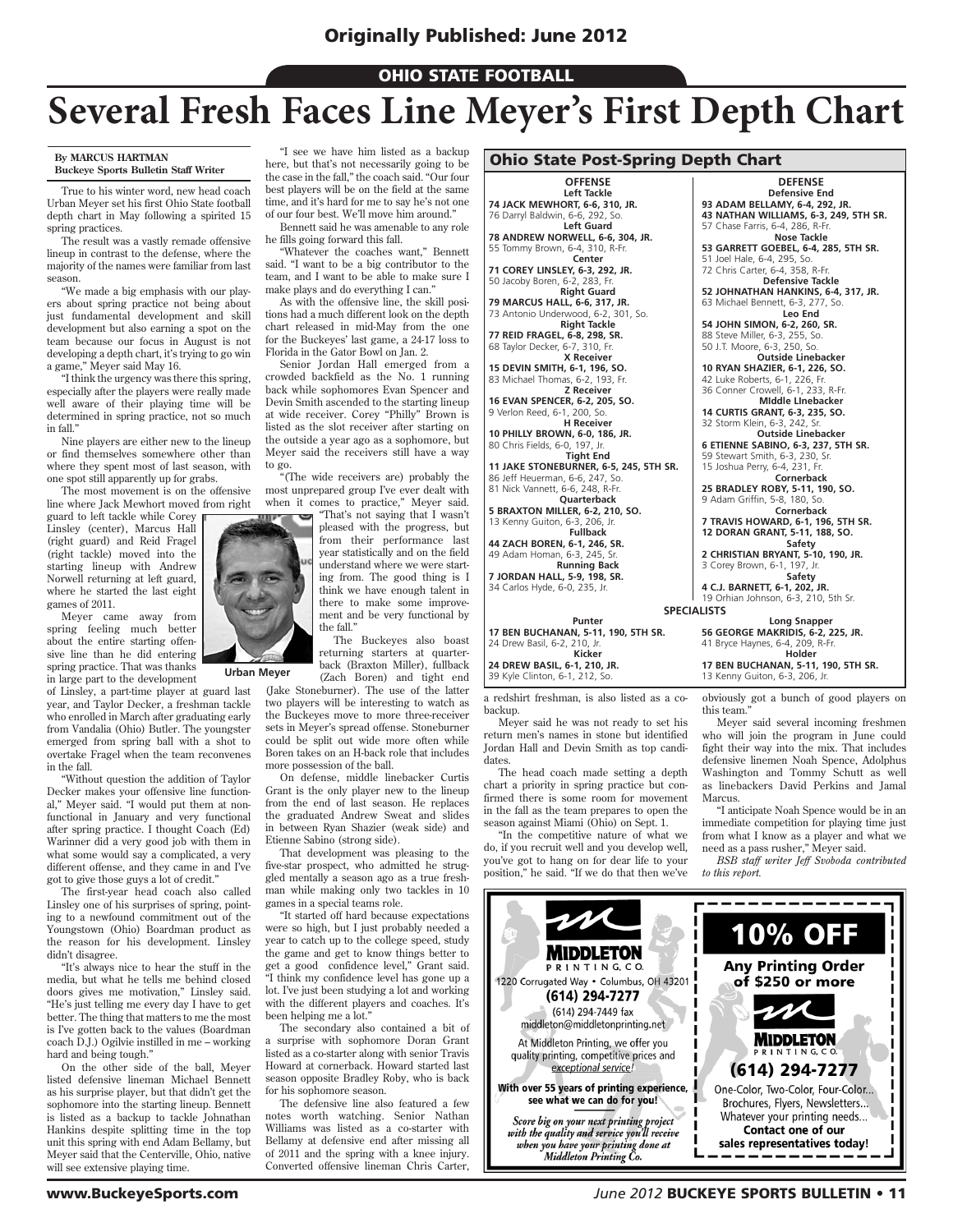#### **COVER STORY**

## **Time Likely To Heal Wounds Left By Scandal**

#### **Continued From Page 1**

"People didn't really know where to direct their anger, and if you were even the least bit culpable you were going to get some of that anger whether it was me or (ESPN's) 'Outside the Lines' or Sports Illustrated or Gene Smith or Coach Tressel or the NCAA – it didn't matter. All they knew was a coach they loved was gone and somebody was going to get yelled at."

The timing may have been more of a shock than the actual action.

No one was quite sure Tressel would survive the ordeal despite the school's stated intentions to keep him. He coached the Buckeyes through spring practice and spoke after the spring game in April as if his pending five-game suspension would be just another bump in the road that would be overcome, but all the while stories had continued to break, some above the surface with others a bit deeper.

The one that seemed to have fans most spooked involved a rumored piece in the works at Sports Illustrated. The magazine was known to have sent one of its writers, George Dohrmann, to Columbus to work on a story that was being described as a potential program killer on local talk radio and Internet message boards.

Dohrmann himself fed the hype, using his Twitter page to tell readers they would understand why Tressel's career was over after they read his story. When it was published on the magazine's website the evening of the coach's firing, though, it proved to have little new information.

That served to inflame Ohio State fans even more.

"You read this SI article and whether you believed everything in it or you believed nothing in it, you didn't really get the sense this article would have made the situation so much worse," Neft said.

The NCAA's final report found one player on the team at that point who had been newly accused of wrongdoing in the story – linebacker Dorian Bell – to have violated NCAA rules while eight other players were exonerated.

Regardless, though, Tressel's time was done.

His forced resignation served as fodder for sportswriters across the country, many of whom were quick to point out the irony of his fall from the author of books about doing things the right way to exile over ethical violations.

A year later, those scribes have moved on to other stories as the news cycle churns on. With a plethora of scandals breaking out across the country – in places such as Arkansas, Auburn, Miami (Fla.), North Carolina, Oregon and Penn State – there has been no shortage of stories to write.

In Ohio, newspapers, websites, TV programs and radio shows have filled their content needs with details of new head coach Urban Meyer's early recruiting exploits, a new winter conditioning program and the installation of his spread offense.

Meanwhile, Tressel's reputation has begun to bounce back.

#### The More Things Change?

Like just about everyone BSB interviewed for this story, Andy Staples had to stop a second to ponder the fact 12 months already have passed since Tressel's forced resignation.

A national college football writer for Sports Illustrated based in Florida, Staples said he thinks non-Buckeye fans likely think first of how Tressel's tenure ended but ultimately more about how his teams dominated the Big Ten and made regular BCS bowl appearances.

"It ended badly for Woody Hayes, too, and he's deified not just at Ohio State but throughout college football," Staples said in reference to the Buckeyes' College Football Hall of Fame coach, who patrolled the Columbus sidelines from 1951-78. "(Tressel) is kind of a Mount Rushmore-type coach. I don't think people are going to dwell on the bad as you get further and further away from the investigation."

The view is similar closer to home, where Bill Livingston and John Porentas both see an Ohio State fan base mostly in the mood to forgive.

"I think fans will tend to remember the good stuff," said Livingston, who has been a columnist for The (Cleveland) Plain Dealer since 1984. "I look back on college and there were certainly some gray Mondays when I had math class where I was just lucky to scrape through. I don't remember those – I remember the fun times and the good professors and the games that were exciting.

"I think that's the natural inclination, especially with the record Tressel set up. I think it will be unbalanced toward the sunshine with the fans."

That figures to be especially true in the Cleveland area, where Tressel was born and raised. He grew up in the suburb of Berea, where the NFL's Browns have their practice facility, and played quarterback for his father, Lee, at Baldwin-Wallace College in the town.

"He was Cleveland's guy, and if you're from Cleveland you have to do a lot for people to turn on you," Livingston said. "There's a lot of insularity and a lot of loyalty."

Of course, folks in Columbus are quite fond of Tressel as well. Porentas, the publisher of The-Ozone net, sees that daily as he does business in the state's capital city.

"I think they like the fact he brought some things back to the program that they felt were missing in terms of public perception," Porentas said. "They felt that he 're-Ohioized' the program in terms of recruiting, relationships with Ohio high school coaches, in terms of Ohio-style traditions down to the way he signed autographs, which was the same way Woody used to."

While that would seem to be the viewpoint of the majority, it is not the only one.

"I think there are those who think he really let them down, that he is very close to scumbag level, whatever that means,' Porentas said. "I do think some people are very disappointed by what they think are the facts.

"I think there is a larger group who still hold Tressel in reverence. They feel like he made a mistake, but the overall body of work supersedes all that. I think that's the larger group, but I don't think there's much in between. I don't think there are people who are kind of waffling on the thing."

Indeed, there was little confusion on which side each person fell who weighed in on a recent thread on the "Ask the Insiders" message board at BuckeyeSports.com, BSB's home on the Scout.com network.

A discussion titled "I still miss Tressel" lasted for eight days in the middle of May. It drew 133 total responses from a variety of board users. Most agreed with the initial



thought, but some said they were ready to move on. **FAN FAVORITE – Former Ohio State coach Jim Tressel (left, foreground) remains a popular figure among many Buckeye football fans.**

Fans we spoke to seemed to indicate the same types of feelings.

Robert Mosack, 43, is among the dissenters.

Describing himself as "an OSU fan, not a coach worshipper," he told BSB he was initially thrilled with Tressel's hiring and, quite naturally, the results but grew tired of the style of offense the famously conservative coach remained wed to.

"The man sold out 100 players and millions of fans to protect a few guys that stupidly and selfishly broke rules," said Mosack, who lives in San Diego. "What part of lying or dishonesty don't people understand? He lied, period. As time has passed, I've become convinced that he probably would not have covered up what he did if star players like Pryor, Posey and Herron weren't on the list.

"He did some great things for OSU football, but in the end, those are balanced by some pretty bad things. I'm glad he was hired and glad we had him – also glad he's gone.

More fans seem to come down on the side of people such as Grant Kunkle and Alan Plunkett, however.

"He was more a 'fall from grace' story than how bad his violations were" said Kunkle, a Fairborn, Ohio, resident. "He was seen as such a moral person. He wrote books and sold his image as one of faith and honor. I sure wished he could have finished his tenure under good terms. Sad (Tressel) and Woody, the two greatest coaches ever at (Ohio State), left in disgrace."

Plunkett, a Columbus resident who said he developed a personal relationship with Tressel early in the coach's tenure at Ohio State via business contacts, agreed the good he did far outweighs the bad.

"Obviously it was very difficult to witness a media onslaught directed down upon someone you care for and know to be a true man of integrity," Plunkett said.

He described the mood around the Woody Hayes Athletic Center in the days leading up to May 30, 2011, as "as dark as you can imagine.'

"As a good friend of mine in the program said, 'How can something like this happen to such a truly good man?' " Plunkett said. "Fortunately, none of what transpired changed the way any of us feel about Jim Tressel.

"Absolutely nothing has changed in

terms of my respect for Coach Tressel. The way he has handled the situation is exactly what I would have expected – pure class and dignity. My favorite quote from him is, 'Ten percent of life is about what happens to you and 90 percent is how you respond to it.' I think he is responding very well."

#### The Meyer Wild Card

The end of the Tressel era at Ohio State certainly did not occur in a vacuum. All of those BSB spoke to agreed the hiring of Meyer to replace him after longtime assistant Luke Fickell guided the team on an interim basis for a season figures to color the way Tressel's exit is viewed in the years to come.

While Tressel compiled a record of 106- 22 in his 10 years on the job, Meyer was putting together a similarly impressive resume and building a reputation as one of the best coaches in college football from 2001-10, the same year's as Tressel's OSU tenure.

In three different stops as a head coach, Meyer went 104-23. He won five conference championships (two in the Mountain West Conference at Utah and three in the Southeastern Conference at Florida) and a pair of national titles.

Meyer, 47, is also a northeast Ohio native, having been born and raised in Ashtabula, and his hiring was met with near-universal euphoria across the Ohio State fan base in November.

He immediately re-energized a recruiting effort that had languished during the summer months and the regular season after Tressel's exit, and his promise to bring a new offensive approach to Columbus caused a buzz felt throughout the winter and into the spring.

Ohio State historian Jack Park felt that as he traveled throughout the country speaking to alumni groups.

"As far as what Urban Meyer brings to the table, I think there's a very strong possibility that some of Ohio State's best seasons ever are coming here with him," Park said. "He brings new energy to this. He's a little bit different type of a personality, maybe a little bit more competitive during practices and things like this."

Meyer's first team is hamstrung by a postseason ban that is part of the punishment from the NCAA violations committed by Tressel, a handful of his players and a longtime booster, but optimism is high as the Buckeyes return 16 starters from the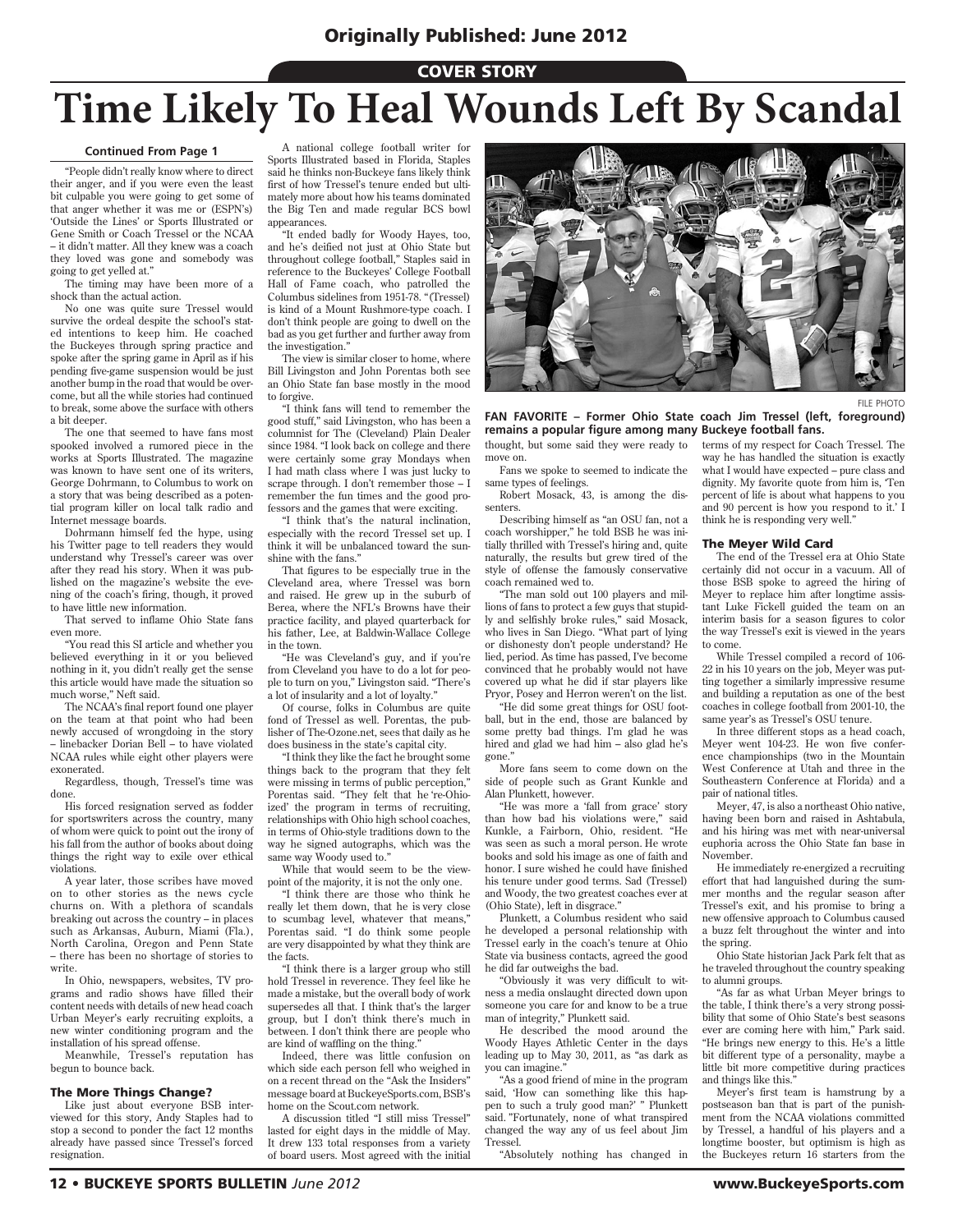#### **COVER STORY**

end of last season. The team will still be relatively young, perhaps boding well for a 2013 run after a year of experience in Meyer's offense.

"I think Ohio State will hit a high note pretty quickly," Park said. "I think this will be a super season coming in. I think that will probably help Jim Tressel's legacy a little bit because it will take some of the attention off of that and be something positive. We had a losing season last year for the first time since 1988 and if we were to have more than that would hurt it, I think. I think some people would start to blame him for that whether it's right or wrong – 'Look what Tressel did for our program. Guys got suspended and then he left and now we're losing games.'

Livingston expressed a bit of concern about the longevity of Meyer's time in Columbus – he took the reins of the Ohio State program less than a year after quitting as head coach at Florida in part because of health issues causing him to burn out – but shared the viewpoint that he could make the final face on the Tressel legacy a bit happier.

"I don't know how long Urban is going to last, but he has two national championships and he is such a forceful, commanding type, Livingston said. "He's from northern Ohio, too, and he fits the whole thing too. He just has that kind of 'it' factor."

Porentas suggested winning is not the only thing Meyer can do to make Tressel look better.

"Ironically I think it does kind of salve the wound, and what will salve it even more is the first three-and-out or the first loss because they'll think Tressel would never do that," Porentas said. "Or they'll lose a shootout and people will think of Tresselball and how he won close games.

"I think the hiring of Meyer right now has helped Tressel's image with the public, and I think the first inkling of any kind of failure will also help Tressel. People will yearn for the days of, 'Oh, Tress never lost those games.' "

Many expect Meyer to match or even exceed Tressel's rate of success in Columbus, but that could figure to be easier said than done.

Tressel dominated the Big Ten in a way not seen since the days of Hayes in the 1970s.

"This is what I don't think people understand," Staples said. "They're assuming Meyer is going to come in and do what Tressel did and kick everybody's butt in the Big Ten. It's going to be really hard to do that because there is so much going on throughout the league."

Tressel's last team shared a Big Ten title with Wisconsin and Michigan State, two programs that have risen in recent years under head coaches Bret Bielema and Mark Dantonio (a former Tressel assistant). The Badgers and Spartans were generally considered the class of the league last season when they staged a pair of classic games decided by late scores. That included a Big Ten championship victory that propelled Wisconsin to its second consecutive Rose Bowl.

Meanwhile, Michigan stunned many in the Big Ten and college football at large by winning 11 games in 2011, the Wolverines' first season under head coach Brady Hoke. They snapped a seven-game losing streak to the Buckeyes, and Hoke is in the midst of putting together highly regarded recruiting classes in back-to-back years.

Dantonio also put an end to a long dry spell against Ohio State last year as the Spartans beat the Buckeyes for the first time since 1999.

The addition of traditional power Nebraska and institution of a Big Ten championship game also change the equation when it comes to winning conference titles and qualifying for BCS games.

"It's kind of a different league now," Staples said. "The one thing you've got to look back on with Tressel is just how dominant they were. I really don't think while it was going on that people appreciated that. They liked beating Michigan every year, but to dominate a league like the Big Ten the way they did, I don't know that it's ever going to happen again.

"I don't think he can put up a streak against Michigan like that, but that might be more Hoke's doing than Meyer's doing. It's pretty amazing the run they had going under Tressel."

Like the others, he is bullish on the chance Meyer can play a positive role in the way Tressel is remembered even if the numbers do not add up the same way.

"If this caused a noticeable and prolonged dip in the success of the program, they will blame it on Tressel. It will reflect badly on the Tressel administration," Staples said. "But if things pick up and Urban is winning, I don't think that will happen. Any sort of lingering nasty feeling about the way it ended will go away and people will just remember that he was a really good coach."

He added that it is his belief the way the Tressel regime came to an end might not have changed the viewpoint of many around college football.

Although Ohio State fans preferred to hold him up as an example of how to run a program without cheating, Tressel had long been the subject of rumors that not everything was aboveboard.

He also had to answer for the fact three of his best players – Ohio State tailback Maurice Clarett and quarterback Troy Smith along with Ray Isaac, a star quarterback when Tressel was head coach at Youngstown State – had been found guilty of accepting illegal benefits before Pryor ever showed up on campus.

"Anybody who really followed the stuff didn't buy into the whole squeaky clean senator thing anyway," Staples said. "I mean, think about it: His three best players got in trouble with the NCAA. If any other coach had that happen to him, he would have been labeled the dirtiest coach in America."

On the day of Tressel's ouster, Staples led his column with that point of view. However, he still felt the national reputation of Tressel was generally positive even if it wasn't perfect. That could be because many who follow closely do so with the understanding a certain amount of breaking of the rules goes on everywhere.

"If you follow it, you're like, he's really not that different from all these other guys, Staples said. "He's going right up to the line just like they are, as evidenced by these guys who got in trouble with the NCAA, but for the most part when people wrote about him or they talked about him on ESPN, that stuff didn't get brought up.

"Michigan and Penn State fans, I'm sure they really disliked him and said all kinds of awful things, but I think in SEC country, Big 12 country and Pac-12 country, I don't think they felt that way. I think they saw him as The Senator."

In choosing how to write about Tressel during his tenure – and particularly at the end – Livingston also admitted to feeling some inner conflict.

Tressel's success on the field and his good deeds could not be denied, but neither could his admitting he was guilty of violating NCAA regulations on ethical behavior.

"I know that he had done a number of things that he wanted no publicity for," Livingston said. "He turned around a lot of the academics to a large extent. He was a man of faith and good works to his players and cared about them and all of those things, but there always was that side of him that he was willing not to be on top of stuff he didn't need to be on top of.

"I think a lot of people saw that, and that was why the columns were so hard to write for me because I did see both sides of him and I wanted to try to bring out what I felt, that he wasn't a demon at all but that he wasn't an angel. Few of us are."

#### Hayes Comparison Apt

While the future under Meyer figures to play a role in how Tressel's career ultimately is viewed, another strong hint can likely be found in the past.

Long before his career came to its own surprising end, Tressel garnered many comparisons to Hayes for his affection for Ohio State football, his conservative views and strategies, his track record on the field and his extensive work off it.

Both tried to keep their charitable contributions out of the public eye but touched countless lives.

"I think it's probably pretty similar," Park said. "I don't think anybody would ever exceed what Woody Hayes did for other people. There are so many stories out there of people who were down on their luck or hospitalized, former players who had run into some tough times. He made a point of not letting those things get out."

Tressel's sudden and sad end gave him a couple of more things in common with Hayes as well. Both were found guilty of NCAA violations, and both saw their time as Ohio State head coach come to an end prematurely.

In the case of Hayes, he admitted to using money from his own pocket to help players in financial need from 1951-55. An investigation also revealed some players had received pay for jobs they did not perform, and the football team was banned from postseason play for one season.

That proved to be just a bump in the road, however, a misdeed all but forgotten now.

Hayes' firing had nothing to do with NCAA violations. He was let go after punching Clemson linebacker Charlie Bauman in the closing moments of a 17-15 loss in the Gator Bowl on Dec. 29, 1978.

"I think Tressel's is a little more serious, though," Park said. "What Woody did was completely wrong and embarrassing. It was embarrassing to him later on – a 65-year-old man did this on national television – but he was losing it. There were a lot of telltale signs the last year or two.

"He had a huge temper and things just got the best of him. I think maybe Hayes' dismissal, the way that was done might be a little easier for fans to forget and maybe forgive because Tressel's affected so many other people. Hayes' was really one incident where his temper got the best of him. We've all had situations where we did something or said something we'd like to take back, and I think that's basically what happened there, although he had been warned about his temper."

As referenced by Park and Staples, Hayes remains highly regarded in Ohio and beyond. The rehabilitation of his image did not take place overnight, but he eventually came to be fully embraced.

Hayes is one of only a handful of nonband members to dot the 'i' in the Ohio State University marching band's famous "Script Ohio" performance on a football game day, and he was asked to give the university commencement address in March 1986. He wept openly on the latter day, one he called the greatest of his life.

"I appreciate it so much to be able to come here and talk to a graduating class at the Ohio State University, the great, great university that you and I both love," he told those assembled at St. John Arena.

Of course, Hayes is not the only Ohio State head coach to be fired.

The same happened to the two men who followed him in the post, Earle Bruce and John Cooper. Both are now popular members of the local community in Columbus.

"If you look back at ex-coaches in general, they all in the end are rehabilitated," Porentas said. "Earle is beloved, Cooper is accepted and liked, and at the time of their firings nobody liked them. I think with time people will look back at Tressel's record and the things he brought to the program and really like him.

"I think they'll forgive that year of angst and pain and see him as a guy who brought some great years to Ohio State football."

The football facility built in 1987 is named after Hayes, and a sign on the facade of the stadium that commemorates his accomplishments was unveiled during the 2005 season.

In that vein, Ohio State officials did not even wait a year to begin to recognize Tressel's contributions to the program. Before last season began, a wall inside the Woody Hayes Athletic Center had already been remade with a picture of the former coach and a list of his various successes on the field and in the classroom.

Many fans have already gone on record to declare they want to see him dot the 'i,' and a commencement speech would not seem to be farfetched someday, either.

Only time will tell if any or all of those things happen, but Tressel does not have to worry about being forgotten.

Neft said the former coach is not a daily topic of conversation between him and his listeners, but there are reminders of his presence from time to time.

"It happens pretty regularly," Neft said. "After the spring game I was at a bar that Saturday night and some people who had driven into town from Youngstown or from Akron came up to me and said, 'We really appreciate what you say about Tress.' I stick by what I really believe and that is Tress by and large is a good person. I don't think he did anything maliciously. He screwed up, there's no doubt, but I'm not going to kill the guy the rest of his career. I don't think he intentionally harmed people."

The most recent example came in mid-May when Neft wondered on the air if Tressel would make the College Football Hall of Fame someday. With a winning percentage over 60 percent and more than 10 years as a college head coach (including 15 at Youngstown State), he meets the minimum criteria, and an official from the foundation that maintains the hall of fame told BSB there is no disqualification as a result of being found guilty of NCAA violations.

If Neft's listenership were allowed to vote it would likely result in Tressel's induction.

"A lot of people called in, and not surprisingly it was pretty overwhelmingly positive that yes he should get in," Neft said of the on-air conversation that day. "If you did it nationally I don't know that it would be like that, but in Columbus it's still a hot topic. People really liked this guy and still want to hear stories about him.

"The longer he's gone, it's just like Woody, I imagine. The longer he's removed from the program the greater the legend grows, the more people will become endeared and want to know and want to talk about it."